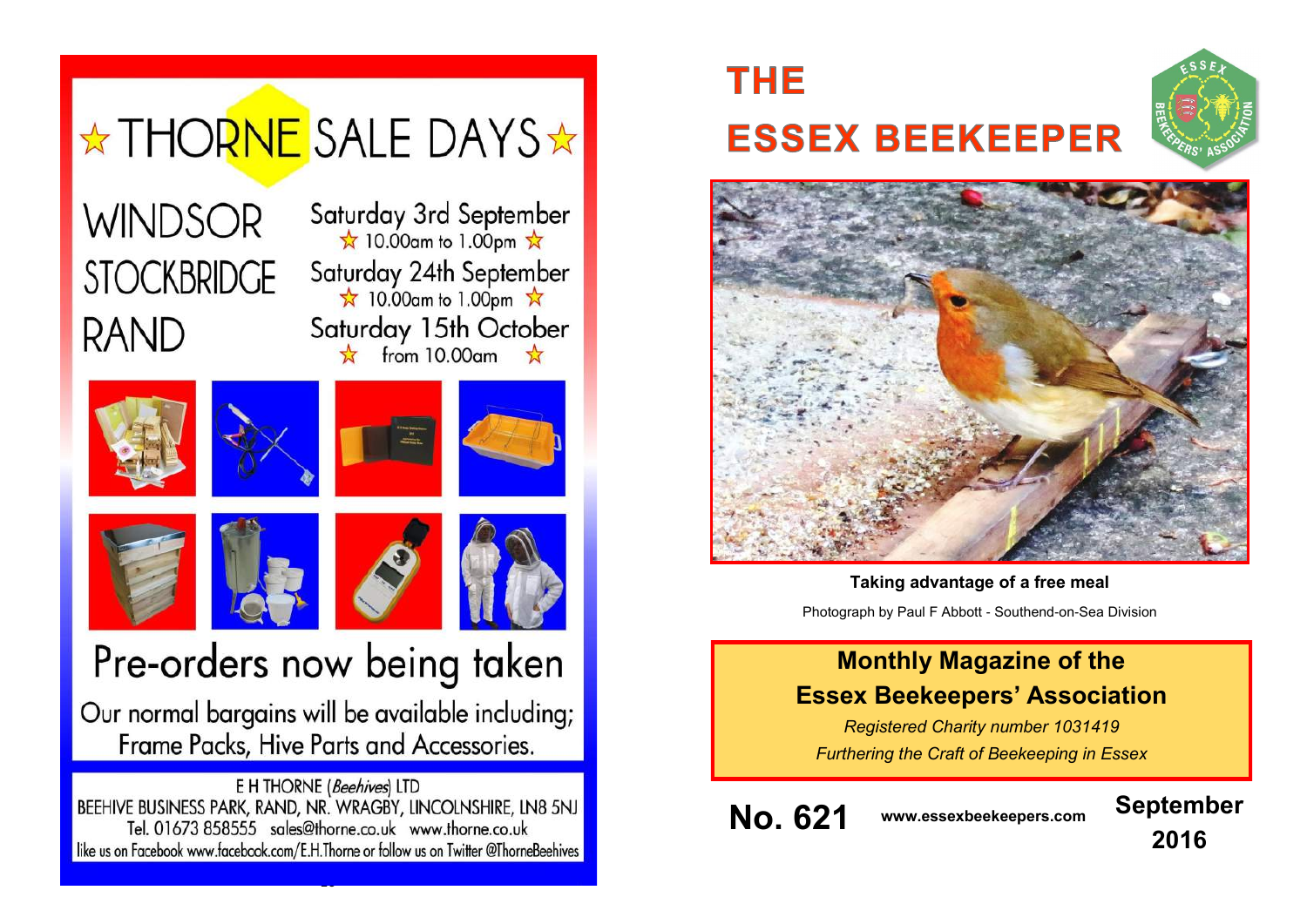# **EBKA Divisional Meetings**

### **Diary dates for September & October 2016**

| 1 Sept             | Thursday<br>8.00pm  | Romford                  | 'More than Honey' - film at Chadwick Hall, Main Road,<br>Gidea Park RM2 5EL                                 |  |  |
|--------------------|---------------------|--------------------------|-------------------------------------------------------------------------------------------------------------|--|--|
| 1 Sept             | Thursday            | <b>Harlow</b>            | 'Winter Preparation' - Kings Church, Red Willow, Harlow<br><b>CM19 5PA</b>                                  |  |  |
| 4 Sept             | Sunday<br>2.30pm    | <b>Saffron</b><br>Walden | 'The Warre Hive' - John Rhodes apiary, London Jack Road,<br>Widdington CB11 3SN                             |  |  |
| 10/11<br>September | Sat & Sun           | County<br>Event          | EBKA Honey Show at Barleylands Country Show,<br>Billericay CM11 2UD                                         |  |  |
| 17 Sept            | Saturday<br>2.30pm  | Epping Forest            | 'Bee United' - end of season transfers. Wanstead Apiary                                                     |  |  |
| 19 Sept            | Monday<br>7.30pm    | <b>Chelmsford</b>        | Honey Products including Mead - The Link, Trinity<br>Methodist Church, Rainsford Road, Chelmsford CM1 2XB   |  |  |
| 21 Sept            | Wednesday<br>7.30pm | Dengie 100<br>& Maldon   | Members meeting - The Oakhouse, High Street, Maldon<br>CM9 5PF                                              |  |  |
| 25 Sept            | Sunday<br>3.00pm    | <b>Braintree</b>         | Divisional Honey Show - White Notley Village hall, Main<br>Road, CM8 1RX                                    |  |  |
| 28 Sept            | Wednesday<br>7.30pm | Southend<br>-on-Sea      | 'Using a Flow Hive-1st year Report.' Rita Wilson.<br>WI Hall, Bellingham Lane, Rayleigh SS6 7ED             |  |  |
| 6 Oct              | Thursday<br>8.00pm  | <b>Romford</b>           | Pre-Conference Forum, Chadwick Hall, Main Road, Gidea<br>Park RM2 5EL                                       |  |  |
| 12 Oct             | Wednesday           | <b>Saffron</b><br>Walden | 'My new hive' - Rita Wilson (Flow Hive); Peter Aldridge (Top<br>Bar hive) at The Guildhall, Thaxted CM6 2RE |  |  |
| <b>17 Oct</b>      | Monday<br>7.30pm    | <b>Chelmsford</b>        | Divisional Honey Show - The Link, Rainsford Road,<br>Chelmsford CM1 2XB                                     |  |  |
| 19 Oct             | Wednesday<br>7.30pm | Dengie 100<br>& Maldon   | <b>Members meeting - The Oakhouse, High Street, Maldon</b><br>CM9 5PF                                       |  |  |
| 20 Oct             | Thursday            | <b>Epping Forest</b>     | Tbc                                                                                                         |  |  |
| 21 Oct             | Friday              | <b>Braintree</b>         | Tbc                                                                                                         |  |  |
| <b>26 Oct</b>      | Wednesday<br>7.30pm | Southend<br>-on-Sea      | Divisional Honey Show - WI Hall, Bellingham Lane,<br>Rayleigh SS6 7ED                                       |  |  |

### **Who's who and how to contact them**

**President of EBKA** Pat Allen Hon CLM

Marguerita Wilson philandritawilson@sky.com

#### **Trustees:**

| Chairman: Ian Nichols         | 17 Dyers Hall Road, Leytonstone, London E11 4AD   |                                                                     |  |  |
|-------------------------------|---------------------------------------------------|---------------------------------------------------------------------|--|--|
|                               |                                                   | email ian@iannichols.demon.co.uk tel. 0208 558 4733 / 07980 299 638 |  |  |
| Secretary: Michael Webb       | 19 Ingrebourne Gardens, Upminster, Essex RM14 1BQ |                                                                     |  |  |
|                               |                                                   | email qsecebka@virqinmedia.com tel. 01708 250 606 / 07712 490 511   |  |  |
| <b>Treasurer: Bob Manning</b> | 12, Moorland Close, Collier Row, RM5 2AB          |                                                                     |  |  |
|                               |                                                   | tel: 01708 760 770<br>email treasurer@ebka.org                      |  |  |
| <b>Divisional Trustees:</b>   |                                                   |                                                                     |  |  |
| <b>Braintree</b>              | <b>Stuart Mitson</b>                              | stuart.mitson@btinternet.com                                        |  |  |
| Chelmsford                    | Peter Aldridge                                    |                                                                     |  |  |
| Colchester                    | <b>Tom Geddes</b>                                 | tom.geddes@btinternet.com                                           |  |  |
| Dengie Hundred & Maldon       | Mark Hallows                                      | trustee@dmbka.org.uk                                                |  |  |
| <b>Epping Forest</b>          | <b>Mark Chambers</b>                              | markachambers13@gmail.com                                           |  |  |
| Harlow                        | <b>Martin Cavalier</b>                            | cavalier@btinternet.com                                             |  |  |
| Romford                       | <b>Paul Wiltshire</b>                             | paul.g.wiltshire@btinternet.com                                     |  |  |

#### **Divisional Contacts:**

**Braintree**: Jan French 07725 166 609 **Chelmsford**: Brian Spencer 01245 490 843 **Colchester**: Morag Chase 01206 522 576 **D.H. & Maldon**: Kate Tuerena 07801 984 446 **Harlow**: Nick Holmes 07730 735 752 **Epping Forest**: Robin Harman 07971 237 312 **Romford:** Pat Allen 01708 220 897 **Saffron Walden**: Vanessa Wilkinson 01799 542 337 **Southend**: Chad Colby-Blake 01702 302 209

Saffron Walden *Richard Ridler* richard.ridler@uwclub.net<br>Southend *Marquerita Wilson* philandritawilson@skv.com

**EBKA Education Contact:** Jane Ridler Old Barn House, 36 Walden Road, Sewards End, Saffron Walden, Essex CB10 2LF 01799 218 023 jane.ridler@uwclub.net

| EBKA Examinations Secretary: Pat Allen, 8 Franks Cottages, St Mary's Lane, Upminster, |  |                                                      |
|---------------------------------------------------------------------------------------|--|------------------------------------------------------|
|                                                                                       |  | Essex RM14 3NU 01708 220 897 pat.allen@btconnect.com |

#### *The Essex Beekeeper* **Magazine:**

| Editor:                              | Jean Smye. |        |                     | email: jsmye@sky.com tel. 07731 856 361 |
|--------------------------------------|------------|--------|---------------------|-----------------------------------------|
| Advertising:                         | Jean Smye  |        |                     | email: jsmye@sky.com tel. 07731 856 361 |
| <b>Mailing Secretary: Mary Heyes</b> |            | email: | ml.heyes@virgin.net |                                         |

**Printed by Streamset, 12 Rose Way, Purdeys Industrial Estate, Rochford, Essex SS4 1LY**

 **Web site**: Nick Holmes email: webmaster@essexbeekeepers.com

#### **Regional Bee Inspectors for EBKA Region:**

|                      | Epping Forest and Romford Divisions (excluding Brentwood): |                                     |
|----------------------|------------------------------------------------------------|-------------------------------------|
| Julian Parker        | julian.parker@fera.gsi.gov.uk                              | tel. 07775 119 469                  |
| All other Divisions: |                                                            |                                     |
|                      | Keith Morgan keith morgan@fera.gsi.gov.uk                  | tel. 01485 520 838 or 07919 004 215 |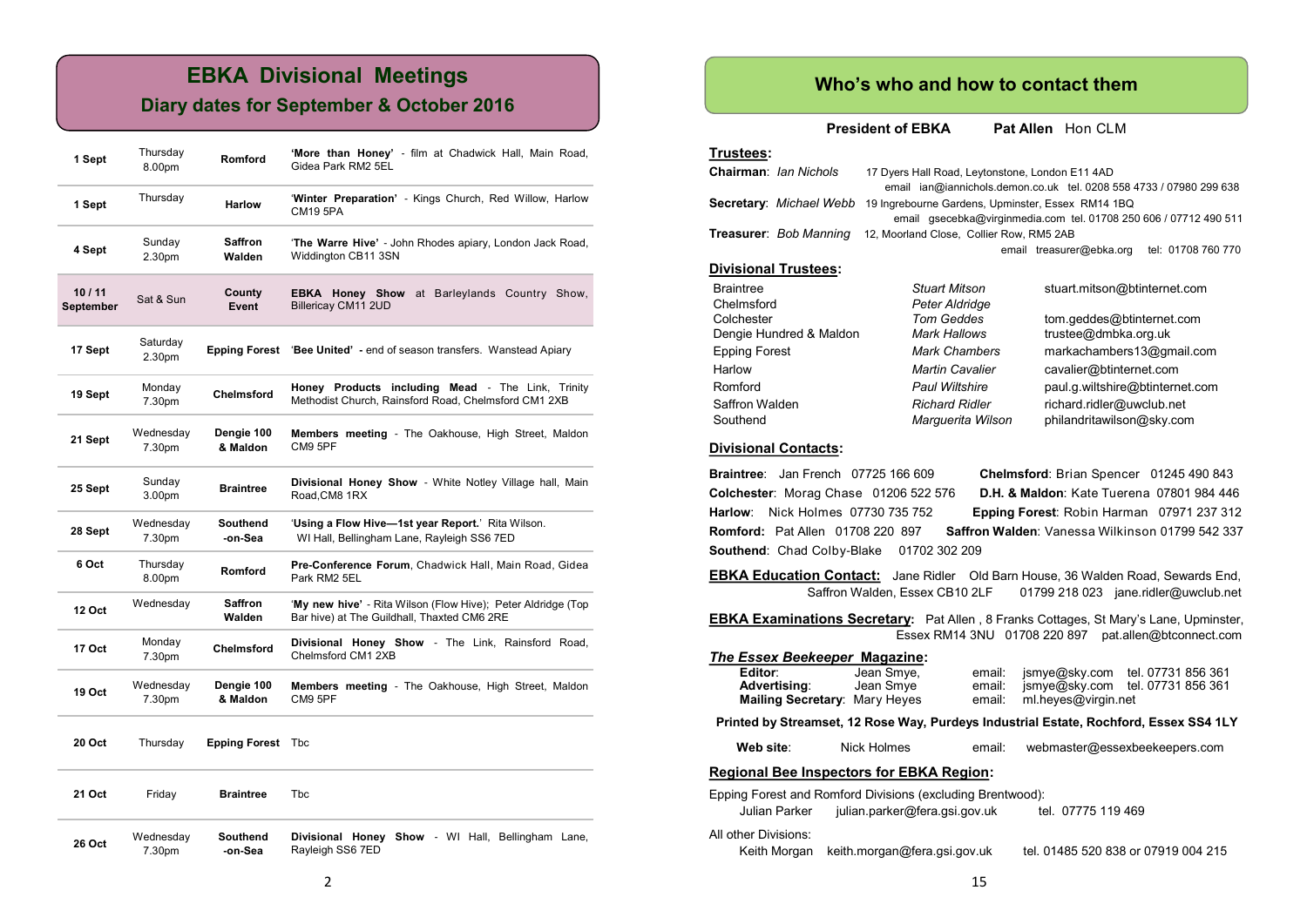# **Current threats to honey bees in the UK**

At a Spring Convention held in York. Giles Budge of the National Bee Unit said he thought the top ten threats to honey bees (in reverse order) are:

- 10) Nosema
- 9) Pesticides (including systemics)
- 8) Honeybee genetics
- 7) Chronic Bee Paralysis Virus (CBPV)
- 6) European Foulbrood (EFB)
- 5) American Foulbrood (AFB)
- 4) Wasps
- 3) Varroa and deformed wing virus (DWV)
- 2) The weather
- 1) **The beekeepers themselves**



#### U.S. Customs and *US Customs seize 60 tons of Chinese honey*

In 2001, after determining that Chinese-origin honey was being sold in the United States at less than fair-market value, the US Commerce Department imposed anti-dumping duties. Currently, these are \$2.63 per net kilogram, in addition to a "honey assessment fee" of 1.5¢ per pound on all honey.

On 28<sup>th</sup> April 2016, three shipping container loads (195 barrels valued at \$200,000) of bulk honey were seized as being falsely declared as originating from Vietnam to evade anti-dumping duties. Tests determined that the honey had a greater than 99% probability match with Chineseorigin honey.

The US authorities have convicted nine individuals (not including 10 remaining foreign fugitives) in a series of global schemes which evaded nearly \$260 million in anti-dumping duties on honey from China and which also involved honey containing antibiotics prohibited in food.

## **STOP PRESS -**

**The Asian Hornet,** *Vespa velutina,* **has been identified in Alderney the most northerly of the Channel Islands.**

From: *Pest Control News July 2016*

# **Vacancy for the EBKA General Treasurer**

**At next year's AGM, Bob Manning, the current Treasurer will come to the end of his term of office and there is a vacancy to fill that role.**

**The position would require a member with an understanding of accounting procedures and have experience in dealing with accounts to the level of producing an annual set of accounts. Experience as a treasurer to a Registered Charity could be useful. A working knowledge of computerised accounting systems would also be a requirement.**

**If you wish to be considered for this role or require further** 

**information, please contact: Bob Manning, on 01708 760770 or email [edwin.manning@virginmedia.com](mailto:edwin.manning@virginmedia.com)**

**County Honey Show - 10/11th September at Barleylands Country Show**

**Don't forget to bring along your candles and hive products for sale at the two day show**

# **The Bee Shed**

#### **Approved** *N***ational** *B***ee** *S***upplies Stockist and Distributor**

A Range of Frames and Foundation

Hives and Hive Parts, Tools and Equipment

Open by Appointment: Please call Wendy on **07764 609 803** or

Email: [beeshed@btinternet.com](mailto:beeshed@btinternet.com) 

**f** The Bee Shed Stock

**Meepshole, Great Prestons Lane,**

**Stock, Essex CM4 9RL**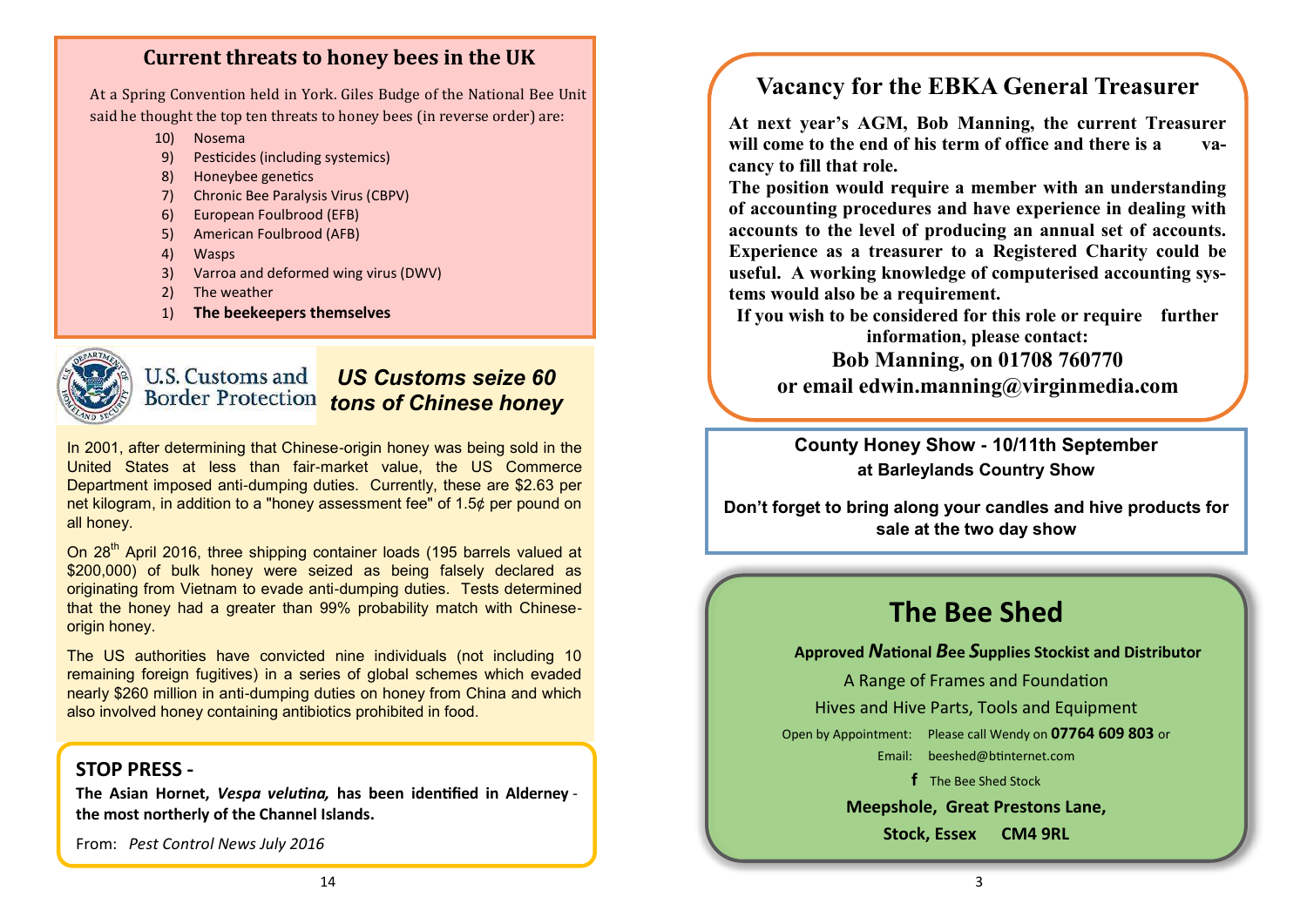

Items taken at the above meeting included:

#### **Meeting the BBKA Link Trustee – Howard Pool**

In the notes from the CEC meeting held in May it was reported that Howard should be invited to a future meeting. Howard joined us for this meeting.

A full version of all the issues discussed is set out in the document on the Members' Section of the EBKA website. However there was one specific issue that the CEC wished to bring to members' attention:-

#### *The BBKA Insurance Proposal*

*The CEC welcomed the proposal to introduce "all*-*risks" insurance cover through a Lloyds Underwriter to include bees, hives and equipment (with the exception of colony loss through bee disease).* 

*The BBKA has been offered this service for a fixed cost based on the level of "take up" by Associations/members. The CEC has responded to the BBKA requesting that our members would require a firm understanding of the full terms of the insurance cover being offered (including all such exclusions) before making a judgment on the merits of the policy.* 

Other items reviewed at the meeting included:-

#### **2016 Divisional Bulk Buy - "Pop up Shelters"**

These marquees complete with the EBKA logo have been distributed to the Divisions where some have already been used at Divisional events.

#### **Divisional Voting Members (CEC Trustees)**

DVMs provide reports on the activities of their Division which are reviewed at CEC meetings. It has been agreed that these reports would be of interest to members and so they can now be viewed on the EBKA Website.

*Feedback on any matter discussed by CEC is welcomed and should be directed to your Divisional Trustee (contact details on inside back page).*

The warm air from the brood box will rise up through the supers and pick up moisture from the nectar and then exit through the top or perhaps some moisture will condense on the cooler hive walls and run down.

This would depend on outside ambient temperatures. A relative humidity of 55% would, according to the graph, result in a minimum water content of around 17%, which is about what we get for extracted honey in UK.

So the bees have made this near perfect honey and we extract it and put it in containers and forget about it until we go into our store months later. Oh dear, the honey has set which is not a problem but the surface often shows signs of fermentation. Sometimes this can be scraped off and the honey saved, but at other times the whole bucket is ruined. Two things cause this. When crystals form, they hold less water than the original liquid honey, so the water concentration in the liquid between the crystals goes up. It is here that the yeasts start to grow. There is another factor at work, which can make fermentation worse. There is an air space above the honey and as that air is cooled, it contracts, drawing air in if the lid is not totally sealed. This air will have a higher relative humidity and the water readily transfers to the surface of the honey. If the room then warms up, the air in the bucket expands expelling some through the lid. This continued pumping in and out of air results in more and more water entering the honey surface. This is one reason why it is best to store honey at an even temperature.

I hit upon the solution, which was to run a small domestic dehumidifier in my honey shed. The result is no more buckets of fermented honey. The dehumidifier can do more. It will lower the water content of uncapped honey, if it is a bit marginal for extraction. The way to do this is to stand the super on its edge so that air can pass through between the frames. Once extracted and in buckets it is harder to lower the water content with a dehumidifier but if it is kept warm at 30**°**C and a mesh placed over the bucket to keep pests out it can be done, but it takes time.

You can speed it up by using several containers to increase the surface area. It is however better to buy a refractometer and test any honey that is not fully capped before you start to extract it. A small quantity of honey, which is nearly ready to be capped, will have a slightly higher water content but will not affect the overall water content much. Just watch out for any frames of nectar. Some people use the shake test when assessing frames to extract. If it's nectar it comes out, but if it is honey it stays in the cells.

 *Here's hoping you have lots of good honey to extract this season*.

*###########################################################################*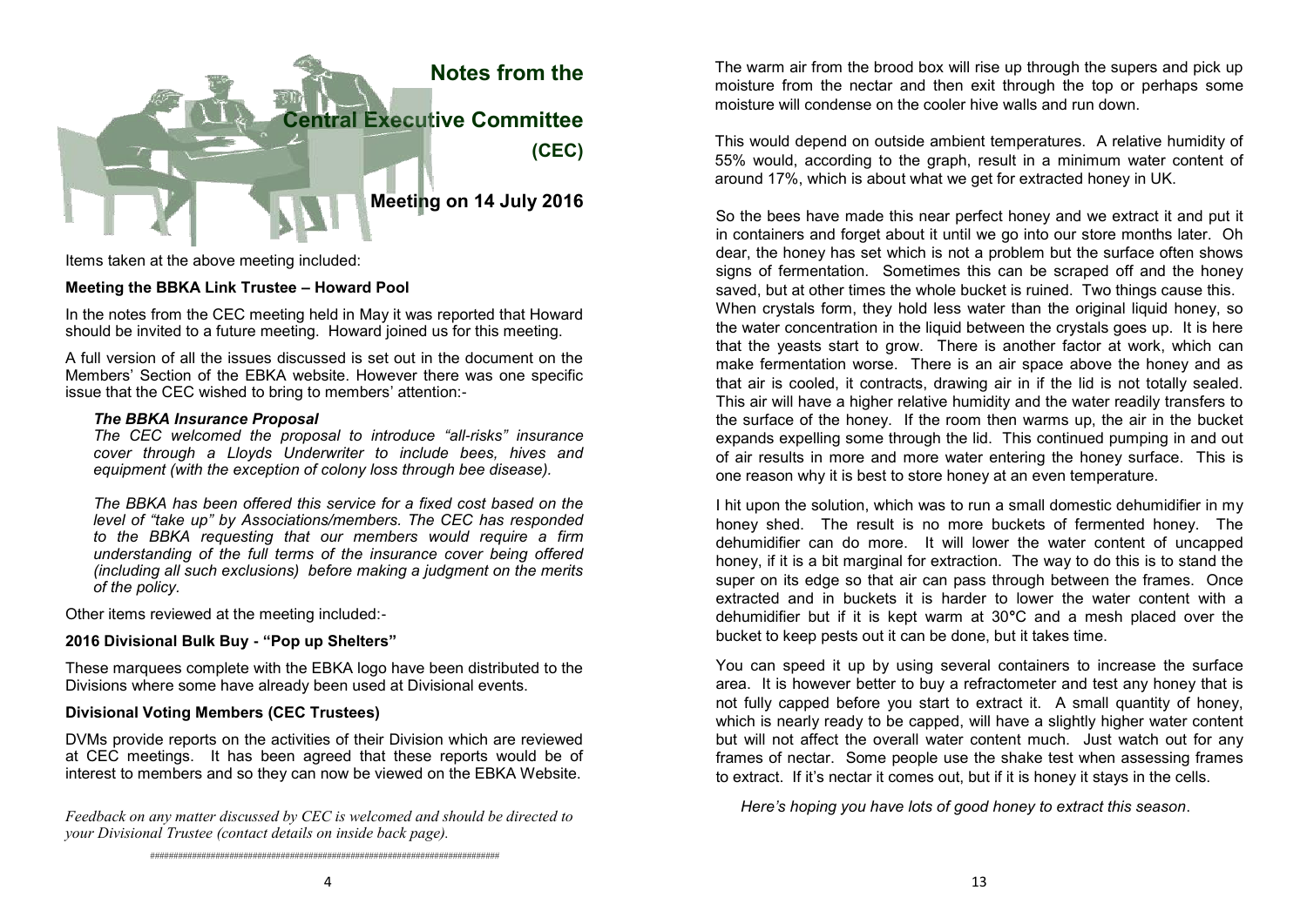## **Water and Honey**

Jim Norfolk - West Sussex Beekeepers, courtesy of *eBees*

Now, we all know that honey should contain 20% or less water and is made from nectar, which has a lot more, being up to 70% water. The bees evaporate the excess water. Now honey is funny stuff. It is hygroscopic, which mean it absorbs water from the air but if the relative humidity is low enough, water leaves the honey and goes into the air



Relative humidity is a convenient way to indicate how much water the air is carrying. We are comfortable between 30 and 70%. Above 70% we say the air feels humid. The chart below shows the equilibrium between relative humidity (RH) and water content of honey. Thus honey with 20% water content will take up water if the RH is above 63% but below that value, water will leave. The lower the water content of the honey, the ower the equilibrium RH becomes. Relative humidity in the UK is around 70% but can vary between 60 and 100%. That means most days honey with 20% water content would absorb moisture from the air.



It is relatively easy to evaporate water from nectar initially but as the concentration of sugars increases, a lower RH is required to get down to the sort of water levels needed before honey is capped. So how do bees remove the last of the water in our moist climate? They lower the humidity.

Arnia (who produce hive recording systems) state that summer humidity readings in the brood box remain fairly stable at around 55%. To achieve this, the bees warm the incoming air. Cold air holds less moisture than warm air so if it is warmed then the relative humidity goes down.

# How do bees see and what do they see?

The honey bee has two compound eyes and three simple eyes. They need all of them to achieve their tasks, and they see images very differently to humans.

#### **Compound Eyes**

Like most other insects, the honey bee has compound eyes. Their compound eye is not called that because it is complex (although it is), it is 'compound' because it is comprised of many single eye units synthesized to make one composite eye. (The word 'compound' comes from the Latin word 'componere', which means 'to put together')

The hundreds of single eyes (called ommatidia) are arranged next to each other, each with its own lens and each looking in a different direction. This does not mean that the bee sees lots of little pictures, because each



ommatidium sees only one intensity, contributing a 'pixel' to the overall image perceived by the compound eye, just like a single photoreceptor in the retina of our own eye.

In the picture opposite, each round hump is a separate eye unit (photoreceptor cell). Each unit sends its view of the image to the brain of the bee. The brain combines all the images of thousands of eye units, and forms a detailed picture of its subject.

Notice the hair strands between each of the plates of the eye. These hairs aid in determining wind direction and flight speed of the bee.

But there are differences between the bee's view of the world and ours. The bee has a lot fewer ommatidia than we have photoreceptors, and they are not evenly spaced.

Another aspect of the honey bee's eye compared to the compound eyes of other insects is the ability of the bee to see colour.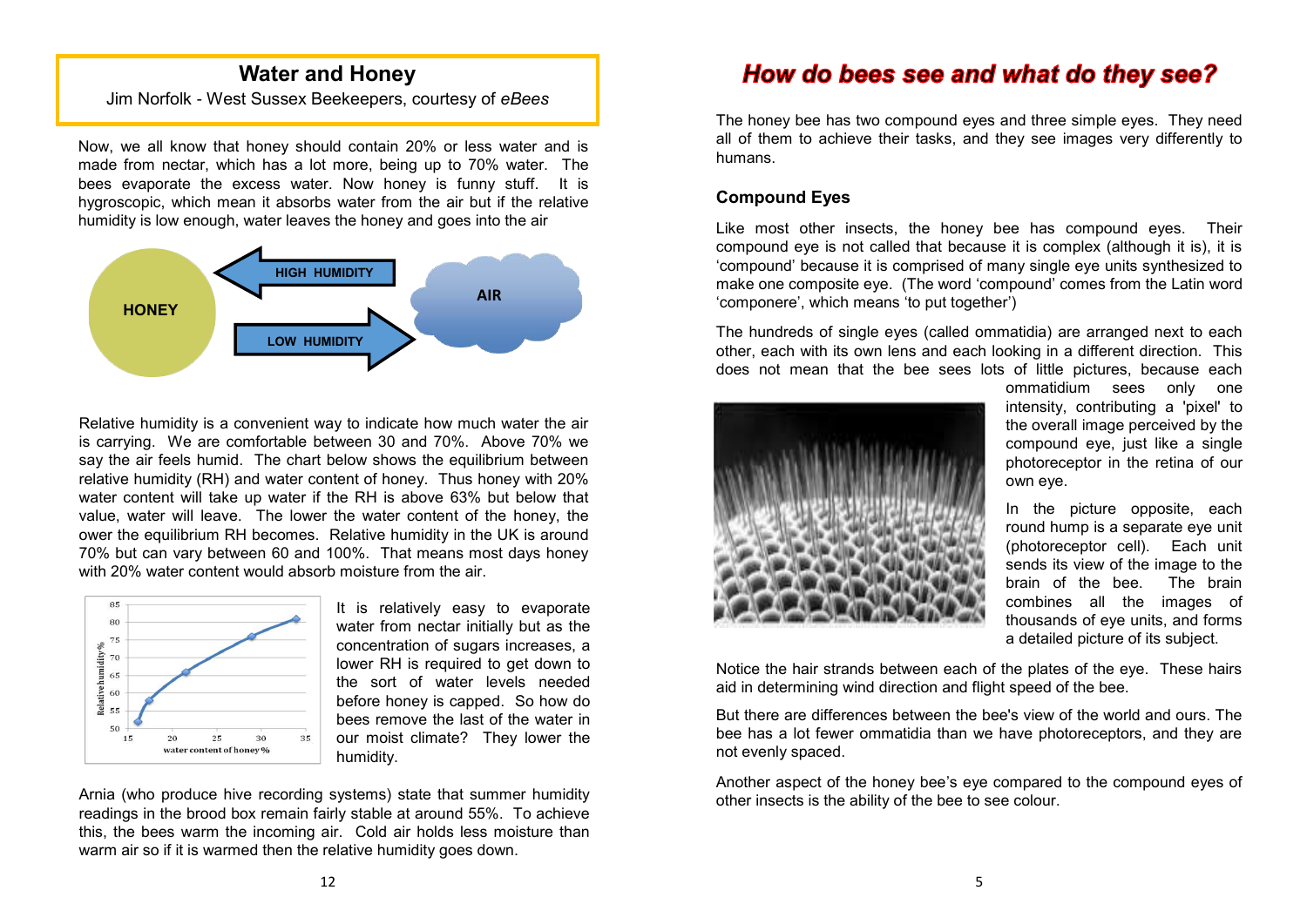### *Simple eyes*

The honey bee also has three simple eyes called 'ocelli' (Latin - 'little eye'). Calling them 'simple' does not imply that they are not complex, they are far from that. The ocelli of the honey bee is similar in design to the human eye due to its single lens.



They are used for navigation and for maintaining stability in flight. It is interesting to note that they are laid out on top of the head in a triangle pattern. Whether this feature helps them to navigate by triangulating their position against the sun is not known.

The ocelli are light-gathering phenomenon that can see ultraviolet light. (Seeing UV light has great benefits because it penetrates cloud cover.)

### *Honey Bees' Vision Range*

The vision range of the honey bee is very different to that of our own, they see colours differently, and rely more on image motion than on shapes, but have additional vision capabilities. As already mentioned they are able to see UV light, but unlike us do not see the colour red. This alters the images that they see compared to how they would appear to us, as indicated by the photo simulation below.



Human's Image Bee's Image

social trophallactic insects should be an obvious target for microbial infection.

However, containing over 300 plant-derived chemicals with antibacterial, antiviral and antifungal properties, the propolis envelope provides "social immunity" for the colony. Being present on every conceivable nest surface, it literally serves as a bioactive doormat that is constantly decontaminating the inhabitants of many potential pathogens.

Whilst much of the antimicrobial effect is probably dependent upon direct physical contact with propolis, some might be due to volatile components that diffuse through the air. Examples of how propolis alters the microbial landscape and/or the metabolism of certain pests are summarised below:

#### **Mitigation of the virus threat posed by Varroa destructor mites.**

There is 100% Varroa mortality when the mites are exposed to a high concentration of the volatiles from alcohol-soluble propolis, whilst weaker concentrations significantly impair mite metabolism. The varroa mite serves as a devastating viral transmission route against which honey bees currently have no effective natural defence.

#### **Protection against** *Paenibacillus* **larvae (American Foul Brood)**

Propolis protects larvae against AFB spores, but it cannot eradicate established disease. It has also been shown to reduce the AFB spore load in honey.

**Disruption of the reproductive activities** of *Galleria mellonella* (Greater Wax moth) - Propolis can impair the metabolism and increase the mortality of the greater wax moth.

#### **Protection against scavengers of dead flesh**

Propolis is used to encapsulate the dead bodies of any hive invaders too large for honey bees to expel from the nest. This minimises carcass attractiveness to diverse scavenging arthropods at various stages in their life cycle. It also minimises nest contamination by a wide range of bacterial and fungal decomposers.

*Thanks to John Chambers, Warwickshire BKA via* eBees

# **Essex Beekeepers' Conference 2016**

**Saturday 5th November 2016** 9.30am – 4.30pm

**Booking form at: romfordbeekeepers.wordpress.com** *or* **ebka.org**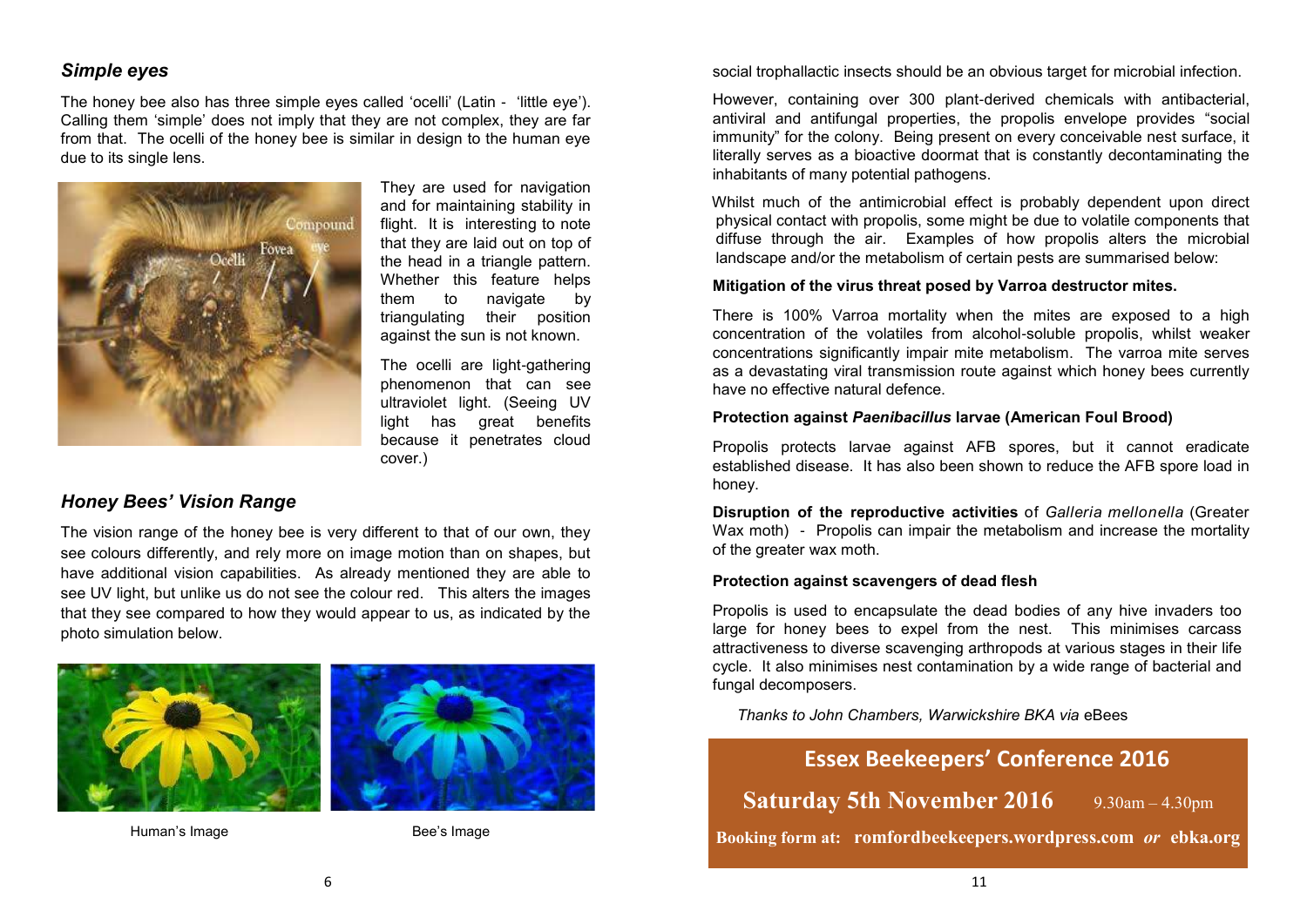# PROPOLIS

Propolis - the soft, pliable and very sticky orange substance that gums all the hive parts together and stains your clothes during summer hive inspections. It is also the hard and brittle orange sealant that has to be cracked open in order to enter the hive during winter or early spring. No wonder it goes by the name "bee glue"!

Derived from the Greek, *propolis* means something like "before the city" and it is used by honey bees to cover almost every surface within the colony. In the established tree nest of a feral colony, the rough bark immediately surrounding the entrance is bitten away and a smooth layer of propolis is laid down. If the entrance itself is too large then the bees reduce its size using propolis. Within the nest cavity, after removal of all weak and rotten wood, any holes or crevices within the walls are filled and smoothed out with propolis. Indeed, one of the first steps in transforming the cavity into a home is the coating of the entire inner surface of the nest area with a 0.3-0.5mm propolis film known as a propolis envelope. Thicker ridges of propolis are then laid down at the attachment points of comb to the walls.

On comb itself, a thin propolis film is found upon the outer rim of every cell. Workers even embed propolis inside cleaned and polished cells. Any cells containing contaminated pollen become entombed in propolis as, upon their death, do any colony invaders that are too large for the bees to physically remove. It is obvious that propolis is highly valued by the bees.

#### **What is its purpose?**

Propolis is a crucial architectural fabric within a honey bee colony. It serves as a caulk for blocking draughts and limiting the influx of water from tree sap or the immediate external environment. It can also be used as a simple physical defence against a range of pests.

For example:

At the entrance, a sticky layer of propolis can deter small nest invaders such as grubs and ants.

Within the nest proper, it is used to eliminate any cracks and crevices that would otherwise provide ideal egg-laying sites for wax moth.

Also within the nest, it can be used to trap small hive beetles in "propolis prisons", thereby breaking their reproduction cycle.

However, all these important physical defence functions are almost trivial compared to what is arguably its primary role, namely the provision of colony -level defence against microbial infection. Any warm and humid cavity containing large stores of carbohydrate and protein, open brood and highly

It is believed that honey bees can see images in extreme detail when closer than 3-4 feet.

Research has shown that bees estimate the speed of motion, or optic flow, of the visual world around them and use this to control their flight. Honey bees are excellent navigators and explorers and use vision extensively in these tasks, despite having a brain of only one million neurons (human brain's have 100 billion).

Bees use optic flow to navigate and fly down a corridor. How a bee moves determines what features in the world it sees. This explains why bees are confused by windows - since they are transparent, they generate little optic flow as bees approach them.

(Understanding their use of optic flow and how bees avoid walls, and what information they can use to navigate, is being used by researchers and designers to greatly enhance the performance of autonomous flying robots.)

Their compound eyes are especially adept at 'locking on' to anything that is moving quickly. Like a heat-seeking missile, when a honey bee sees a fastmoving object, its attention is 'caught' and an alarm goes off triggering the honey bees' colony protective instincts. We often hear experienced beekeepers hark on about the importance of slow and careful movements in the apiary. Their two large eyes see your every move, so remember…..

#### **Slow and Careful when handling your bees!**

*courtesy of various sources/ebees*